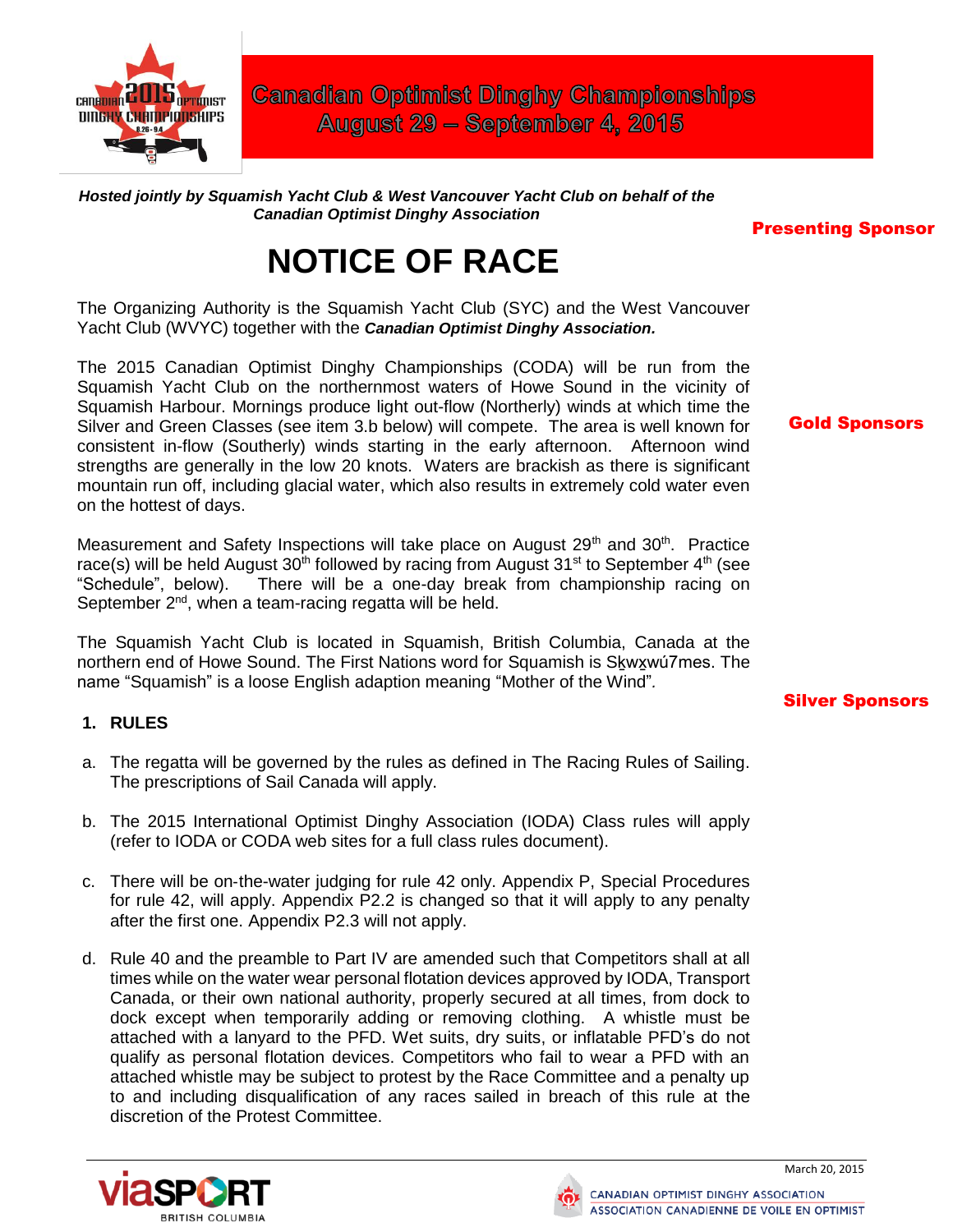

- e. Appendix D will apply for the team racing event, including appendix D2.2 and D2.3(a).
- f. Rule 61 Protest Requirements will be changed as follows: Rule 61.1(a)(2) will not apply, thereby requiring a boat intending to protest to display a red flag; and, a protesting boat shall inform the race committee of the boat(s) being protested immediately after finishing.
- g. The above changes will appear in full in the sailing instructions. The sailing instructions may change other racing rules.

# **2. ADVERTISING**

a. Boats may be required to display advertising chosen and supplied by the Organizing Authority.

### **3. ELIGIBILITY AND ENTRY**

- a. The regatta is open to all boats of the International Optimist Dinghy class provided that all competitors shall have been born in 2000 or later.
- b. There will be three groupings. Only Gold Class participants will be scored towards the Canadian International Team, organized as follows:

#### **Gold Class**

Red Fleet – Born 2002 to 2000; Blue Fleet – Born 2003 or 2004; White Fleet – Born 2005 to 2007;

**Silver Class** (not capable of sailing in excess of 15 knots true wind) Red Fleet – Born 2002 to 2000; Blue Fleet – Born 2003 or 2004; White Fleet – Born 2005 to 2007;

**Green Class** – comprising the normal Green Fleet, eligibility according to CODA criteria available at [www.optican.org.](http://www.optican.org/)

- c. Eligible boats may enter by visiting the event website at [www.opticanadians.org](http://www.tbd/) and following the link to the Registration Page for early registration up to August 15, 2015. All entries after August 15, 2015 shall be subject to a late registration fee. Late entries will be accepted online and at the regatta office up to 1600hrs on Sunday August 30<sup>th</sup>, 2015.
- d. Coaches shall register by submitting a completed Entry Form and payment of the required registration fee (see below), prior to the close of registration at 1600hrs, Sunday August 30<sup>th</sup>, 2015. Coaches should refer to 7.d. Safety and Measurement Inspections.



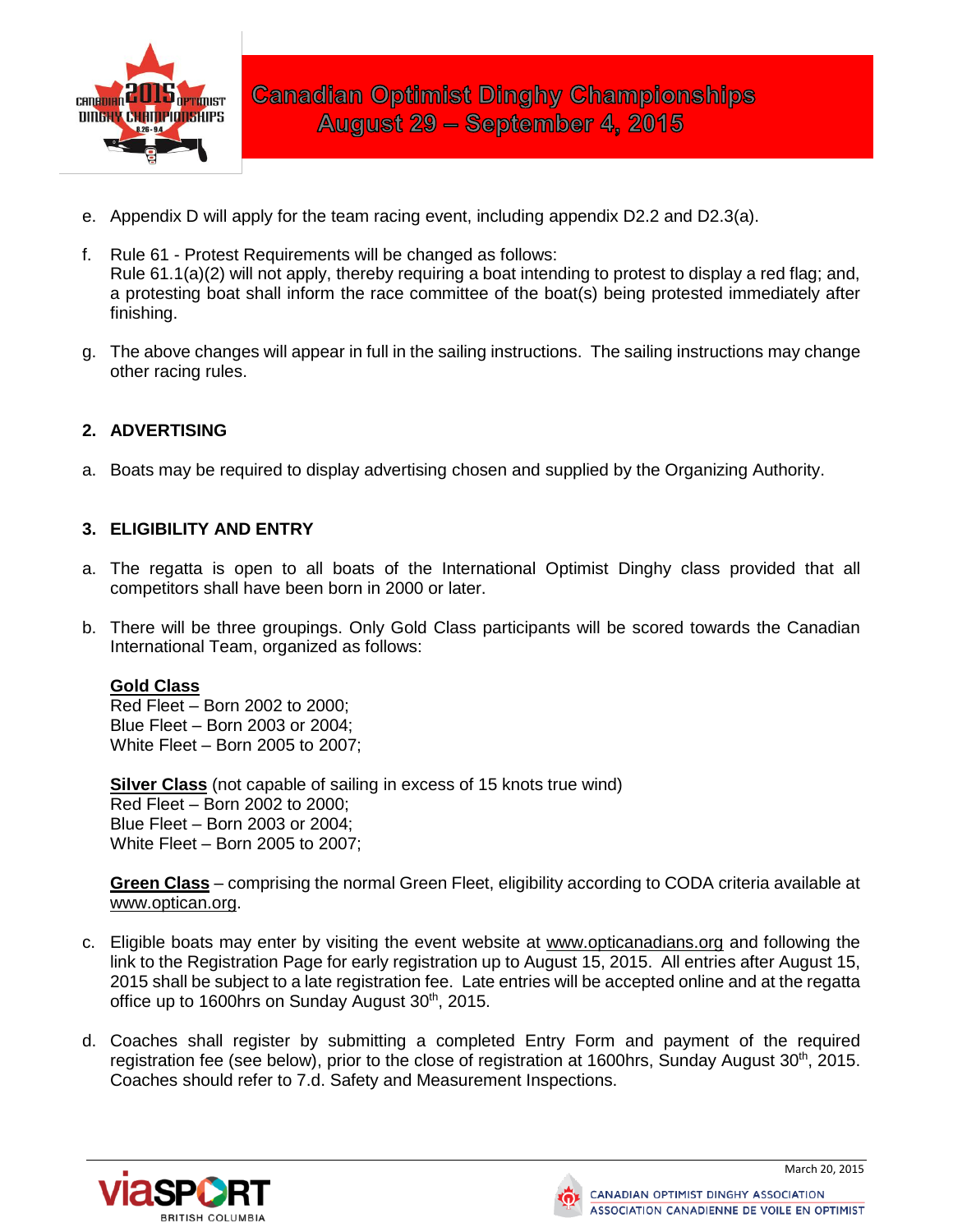

- e. At check in, competitors must present:
	- Proof of membership in CODA or another International Optimist Dinghy national class authority.
	- A Regatta Waiver signed by both competitor and a parent or guardian (form available on the regatta website).
	- A Medical Form signed by a parent or guardian (form available on the regatta website).
	- Proof of age as appropriate for the Fleet of registration.

# **4. FEES**

a. Fees differ for early and late registration

| Who         | Fee up to August $15th$ , 2015 | Fee August $16th$ , 2015<br>and later |
|-------------|--------------------------------|---------------------------------------|
| Competitors | \$250                          | \$325                                 |
| Coaches     | \$150                          | \$200                                 |

b. The registration fee is inclusive of a CODA levy and covers snacks for on-the-water (energy bars water etc.), after-race snacks, two dinners and a regatta souvenir(s). Lunch and dinner packages for non-competitors will be available at a cost to be determined and may be purchased at registration.

# **5. SAILING PROGRAM**

- a. All racing will take place on the northernmost waters of Howe Sound, in the vicinity of Squamish Harbour.
- b. There will be a separate program for Green Class participants and any Silver Class (participants who find the afternoon winds to be too strong), consisting of daily coaching and racing to be held in the mornings prior to the development of the in-flow winds. Coaching will be permitted for Silver and Green Classes while racing as they are not competing for International Team Selection.
- c. Coaching by any persons other than designated Coaches will not be permitted while boats are racing.
- d. There will be a one-day break from championship racing on Wednesday September 2<sup>nd</sup>, the Lay

Day, in order to accommodate the team- racing event. The format of the team-racing event will be described in the Team Racing Sailing Instructions, available at Check-in. There will be four boats per team. Competitors are invited to assemble their own teams or may ask to be assigned to a team. Team racing will be held on the waters of the Mamquam Blind Channel, just north of the Squamish Yacht Club docks and will be umpired.

e. The race committee may, at its discretion, schedule fleet racing on the Lay Day if the series is behind schedule and/or the weather forecast for September  $3<sup>rd</sup>$  and  $4<sup>th</sup>$  is unfavourable. Any such decision will be posted on the regatta notice board by 1800hrs on Tuesday September 1<sup>st</sup>.



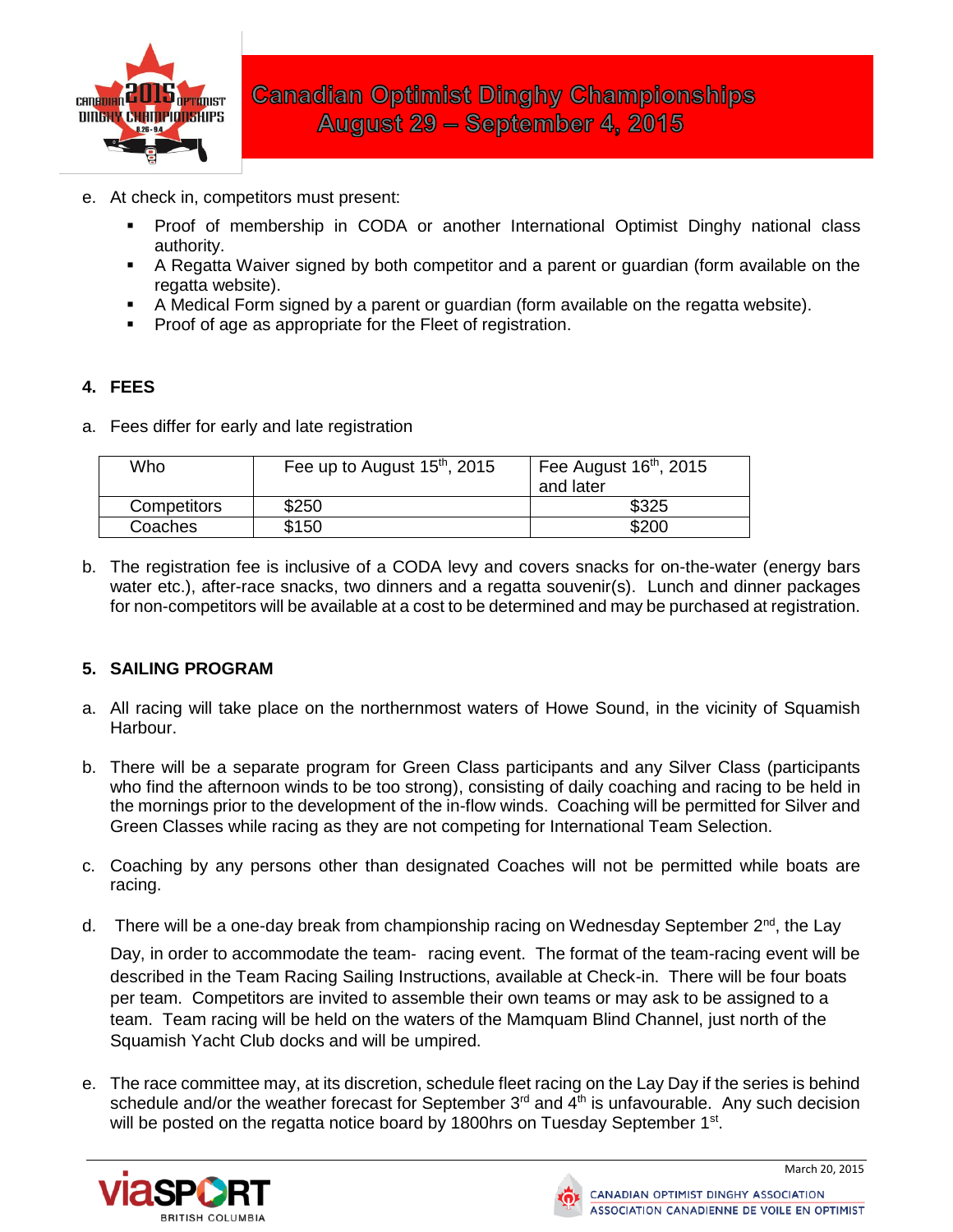

# **6. SCHEDULE**

A detailed program including social events will be posted and updated on the regatta Website www.opticanadians.org.

- a. Competitor check-in and late registration Saturday, August 29<sup>th</sup> from 0930hrs to 1800hrs and Sunday, August 30<sup>th</sup> from 0930hrs to 1600hrs.
- b. Measurement and Inspection Saturday, August 29<sup>th</sup> from 0900hrs to 2000hrs and Sunday, August 30th from 0930hrs to 1600hrs.
- c. Dates of racing:

| Date                        | Event                                        |
|-----------------------------|----------------------------------------------|
| Sunday - August $30th$      | Practise Race(s) & Opening Ceremony & Dinner |
| Monday - August $31st$      | Racing - Day 1                               |
| Tuesday - September $1st$   | Racing – Day 2                               |
|                             |                                              |
| Wednesday – September $2nd$ | Team Racing and Lay Day                      |
| Thursday - September $3rd$  | Racing - Day 3 & Post-Race BBQ at WVYC       |
| Friday - September $4th$    | Racing - Day 4                               |

- d. For the Gold & Silver Classes, the Race Committee will aim to sail three races per day, with the goal of sailing 12 races during the regatta. At the sole discretion of the Principal Race Officer, a greater number of races per day may be sailed.
- e. The scheduled time for of the warning signal for the practice race and the first race of each day of fleet racing is as follows:

Gold Class 1300hrs, with subsequent races to follow as soon as practicable.

Silver Class and Green Class 0930hrs, with subsequent races to follow as soon as practicable.

The schedule for the Green Class, including number of races to be sailed daily, will be determined on the day by the Principal Race Officer.

f. On September  $4<sup>th</sup>$ , no warning signal will be made after 1600hrs.

# **7. SAFETY AND MEASUREMENT INSPECTIONS**

a. Each boat shall be subject to a safety inspection and must pass such inspection prior to the close of registration. Each boat entering the Gold Class is subject to measurement, which may include, but not be limited to sail, foils, hull weight and presentation of a measurement sail certificate. Safety and measurement checks may be made throughout the regatta on instructions of the Race Committee or Jury.



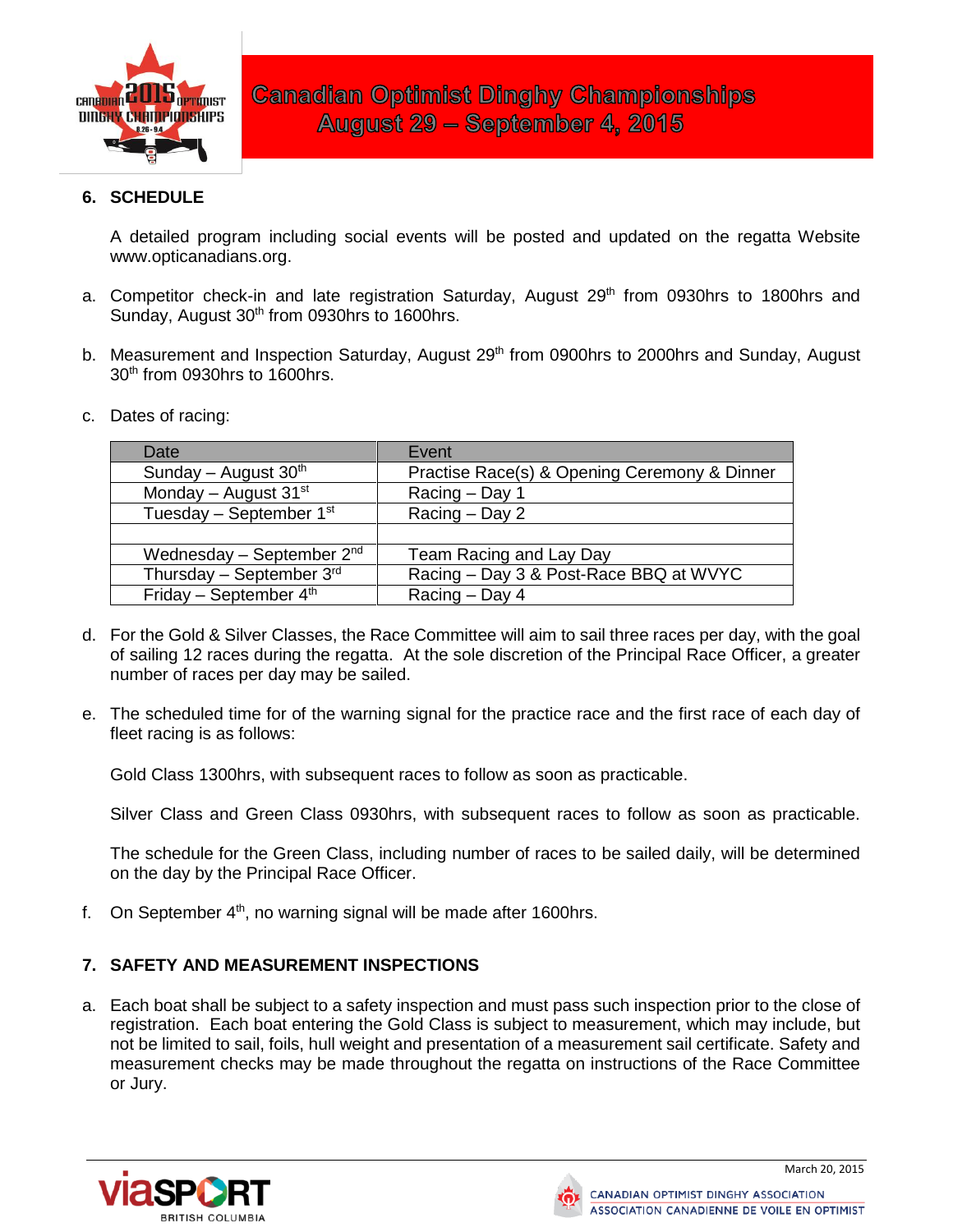

- b. Competitors are allowed to use only one hull, dagger board, rudder (with tiller and extension), mast, boom, sprit and sail during the regatta, as presented for measurement. Substitution of such equipment shall occur only with approval of the Race Committee.
- c. Competitors are strongly recommended to wear wetsuits or drysuits at all times when training and racing. The waters of the racing area are fed by rivers containing glacial runoff resulting in extremely cold water. At the discretion of the Race Committee or on-the-water Jury, should a Competitor show signs of being excessively cold, the Competitor will be sent in and assessed by medical personnel.
- d. Coaches are required to carry a VHF radio monitoring the Race Committee channel at all times while on the water and be prepared to participate in rescue activities at the direction of the Race Committee.

### **8. SAILING INSTRUCTIONS**

The sailing instructions will be available at competitor check-in at the time of Registration commencing 0900hrs on Saturday August 29<sup>th</sup>.

### **9. PENALTY SYSTEM**

- a. There will be on-the-water judging only for rule 42. Appendix P2.2 is changed so that it will apply to any penalty after the first one and appendix P2.3 will not apply.
- b. Competitors failing to comply with item 1.d. concerning personal flotation devices may be penalized up to disqualification by the Protest Committee.

# **10. SCORING**

- a. For the Gold & Silver Classes, three races are required to be completed to constitute a series. When fewer than five races have been completed, a boat's series score will be the total of her race scores. When from five to nine races have been completed, a boat's series score will be the total of her race scores excluding her worst score.
- b. When ten or more races have been completed, a boat's series score will be the total of her race scores excluding her two worst scores.

#### **11. SUPPORT BOATS**

Support boats shall be marked with flags provided by the Organizing Authority, shall carry VHF radios and shall assist with rescue and course control as directed by the Race Committee.

# **12. BERTHING**



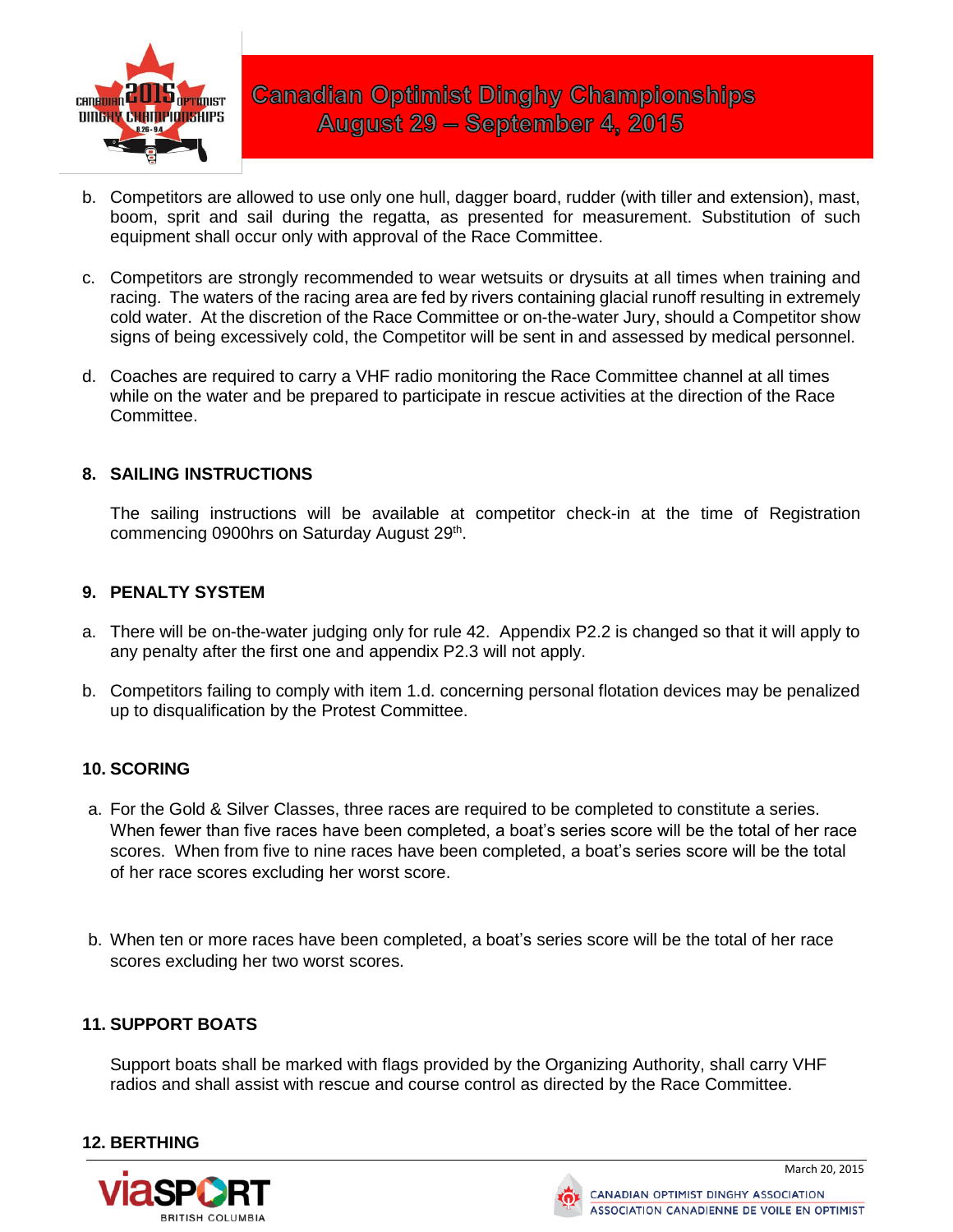

Boats shall be kept in their assigned places in the boat park (Optimists) or harbour berth (Support Boats).

# **13. PRIZES**

Prizes will be given as follows:

- a. CODA awards will be presented to the Overall Champion, the first Canadian male and the first Canadian female.
- b. Prizes will be awarded for the top five finishers overall.
- c. Prizes will be awarded for the top five finishers in each fleet in Gold Class.
- d. Prizes will be awarded for the top five finishers in each fleet in Silver Class.
- e. Prizes will be awarded to the top five females overall.
- f. Participation prizes will be given to all Green Class sailors.
- g. Prizes will be awarded for the top five finishers in the Team Racing Event.

# **14. DISCLAIMER OF LIABILITY**

Competitors participate in the regatta entirely at their own risk (see rule 4, Decision to Race). A waiver must be signed by all competitors and their parent/guardian. The Organizing Authority will not accept any liability for material damage, personal injury or death sustained in conjunction with, prior to, during or after the regatta.

#### **15. INSURANCE**

Competitors, Coaches and those who register Support Boats are responsible for ensuring that adequate third party insurance coverage is in place for their participation in the event. The Organizing Authority does not accept any responsibility for verifying that any of the above participants are insured.

#### **16. DESIGNATED ADULT**

The name of the parent or guardian of each competitor shall be identified in writing as part of registration. The parent or guardian of each competitor shall be responsible for the competitor during any activity related to the event. This includes on-shore activities before, during, and after the regatta.